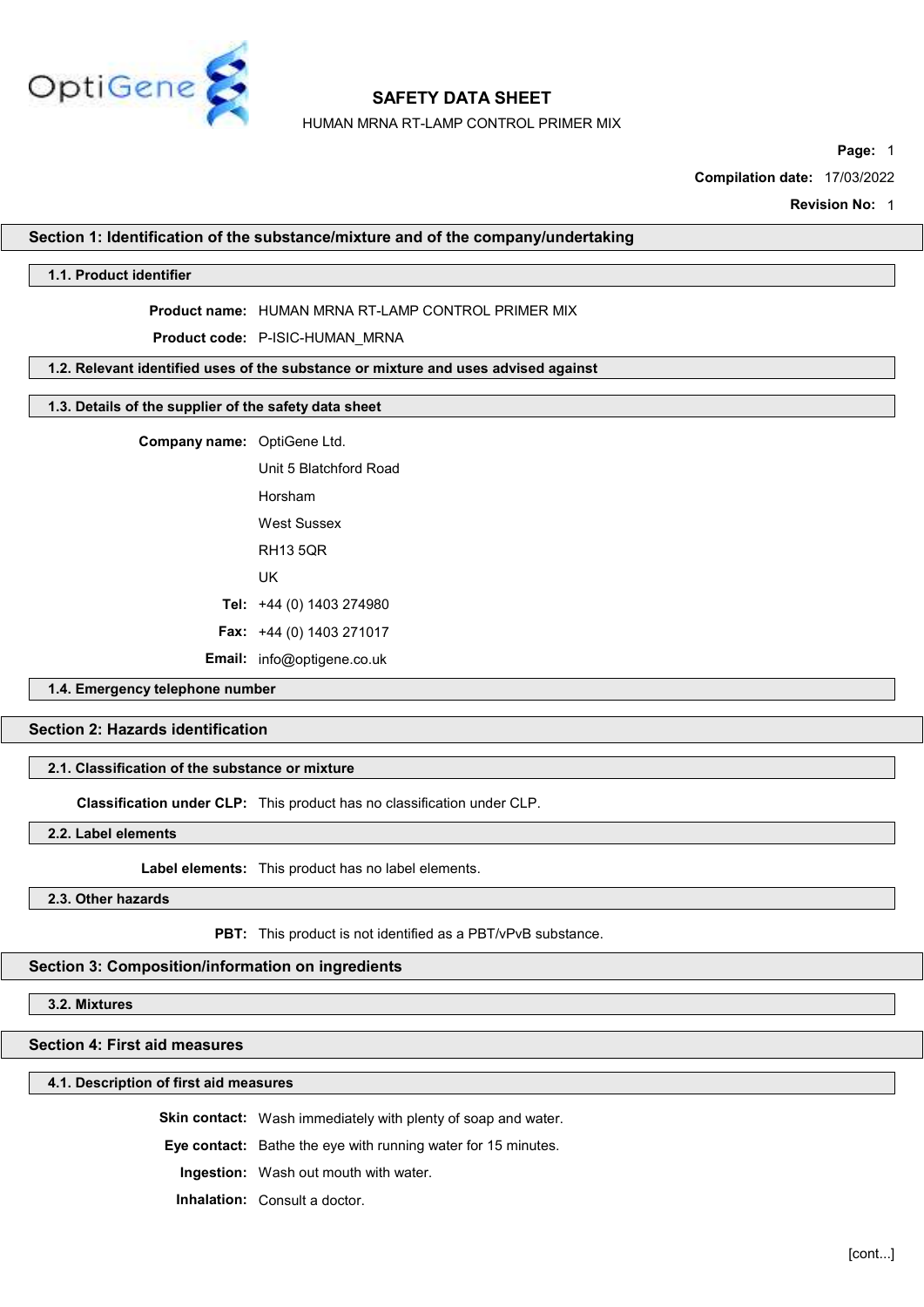## HUMAN MRNA RT-LAMP CONTROL PRIMER MIX

Page: 2

#### 4.2. Most important symptoms and effects, both acute and delayed

Skin contact: There may be mild irritation at the site of contact.

Eye contact: There may be irritation and redness.

Ingestion: There may be irritation of the throat.

Inhalation: No symptoms.

## 4.3. Indication of any immediate medical attention and special treatment needed

Immediate / special treatment: Not applicable.

#### Section 5: Fire-fighting measures

#### 5.1. Extinguishing media

Extinguishing media: Suitable extinguishing media for the surrounding fire should be used. Use water spray

to cool containers.

#### 5.2. Special hazards arising from the substance or mixture

Exposure hazards: In combustion emits toxic fumes.

5.3. Advice for fire-fighters

Advice for fire-fighters: Wear self-contained breathing apparatus. Wear protective clothing to prevent contact

with skin and eyes.

# Section 6: Accidental release measures

#### 6.1. Personal precautions, protective equipment and emergency procedures

Personal precautions: Refer to section 8 of SDS for personal protection details. Turn leaking containers leak-

side up to prevent the escape of liquid.

# 6.2. Environmental precautions

Environmental precautions: Do not discharge into drains or rivers.

#### 6.3. Methods and material for containment and cleaning up

Clean-up procedures: Wash the spillage site with large amounts of water.

#### 6.4. Reference to other sections

Reference to other sections: Refer to section 8 of SDS.

# Section 7: Handling and storage

7.1. Precautions for safe handling

#### 7.2. Conditions for safe storage, including any incompatibilities

Storage conditions: Store in a cool, well ventilated area. Keep container tightly closed.

#### 7.3. Specific end use(s)

Specific end use(s): No data available.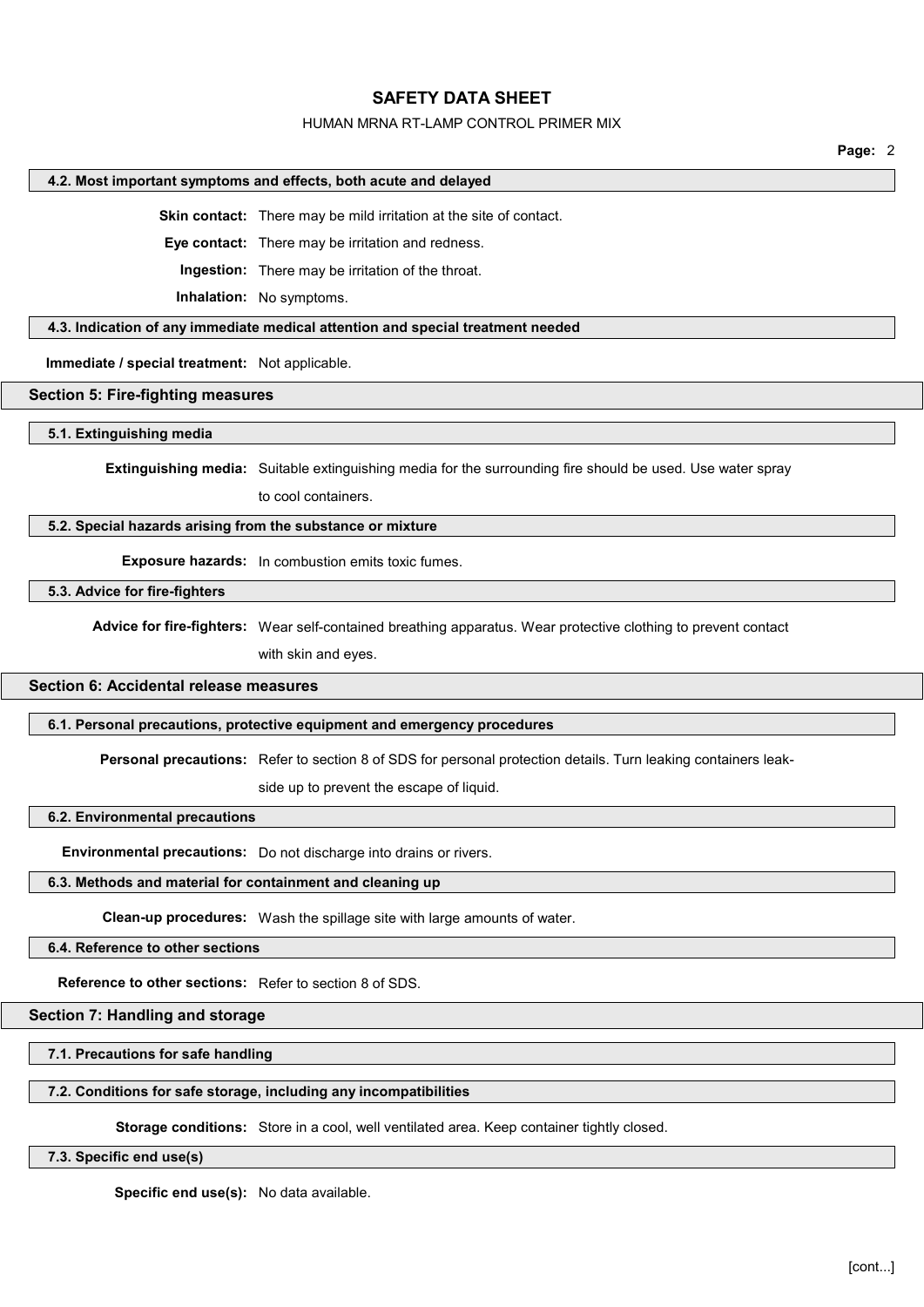## HUMAN MRNA RT-LAMP CONTROL PRIMER MIX

Page: 3

## Section 8: Exposure controls/personal protection

#### 8.1. Control parameters

Workplace exposure limits: No data available.

## DNEL/PNEC Values

DNEL / PNEC No data available.

8.2. Exposure controls

Respiratory protection: Respiratory protection not required.

Hand protection: Protective gloves.

Eye protection: Safety glasses. Ensure eye bath is to hand.

Skin protection: Protective clothing.

Section 9: Physical and chemical properties

## 9.1. Information on basic physical and chemical properties

9.2. Other information

Other information: No data available.

#### Section 10: Stability and reactivity

10.1. Reactivity

Reactivity: Stable under recommended transport or storage conditions.

10.2. Chemical stability

Chemical stability: Stable under normal conditions.

#### 10.3. Possibility of hazardous reactions

Hazardous reactions: Hazardous reactions will not occur under normal transport or storage conditions.

Decomposition may occur on exposure to conditions or materials listed below.

#### 10.4. Conditions to avoid

Conditions to avoid: Heat.

10.5. Incompatible materials

Materials to avoid: Strong oxidising agents. Strong acids.

## 10.6. Hazardous decomposition products

Haz. decomp. products: In combustion emits toxic fumes.

## Section 11: Toxicological information

## 11.1. Information on toxicological effects

Toxicity values: No data available.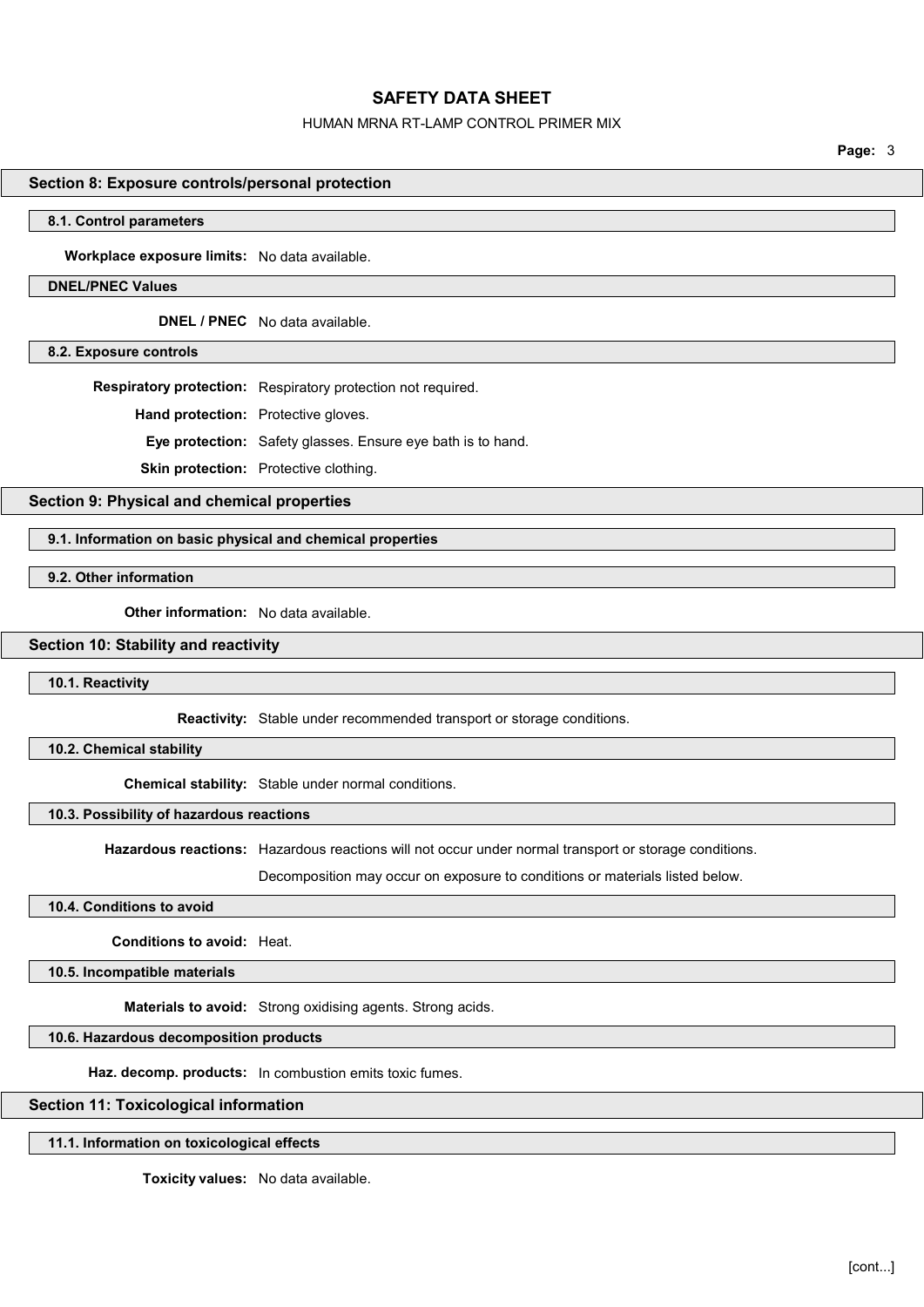#### HUMAN MRNA RT-LAMP CONTROL PRIMER MIX

Page: 4

#### Symptoms / routes of exposure

Skin contact: There may be mild irritation at the site of contact.

Eye contact: There may be irritation and redness.

Ingestion: There may be irritation of the throat.

Inhalation: No symptoms.

# Section 12: Ecological information

12.1. Toxicity

Ecotoxicity values: No data available.

#### 12.2. Persistence and degradability

Persistence and degradability: No data available.

12.3. Bioaccumulative potential

Bioaccumulative potential: No data available.

12.4. Mobility in soil

Mobility: Readily absorbed into soil.

## 12.5. Results of PBT and vPvB assessment

PBT identification: This product is not identified as a PBT/vPvB substance.

#### 12.6. Other adverse effects

Other adverse effects: No data available.

## Section 13: Disposal considerations

13.1. Waste treatment methods

# NB: The user's attention is drawn to the possible existence of regional or national

regulations regarding disposal.

# Section 14: Transport information

Transport class: This product does not require a classification for transport.

## Section 15: Regulatory information

#### 15.1. Safety, health and environmental regulations/legislation specific for the substance or mixture

Specific regulations: Not applicable.

#### 15.2. Chemical Safety Assessment

#### Section 16: Other information

## Other information

Other information: This safety data sheet is prepared in accordance with Commission Regulation (EU) No

2015/830.

\* indicates text in the SDS which has changed since the last revision.